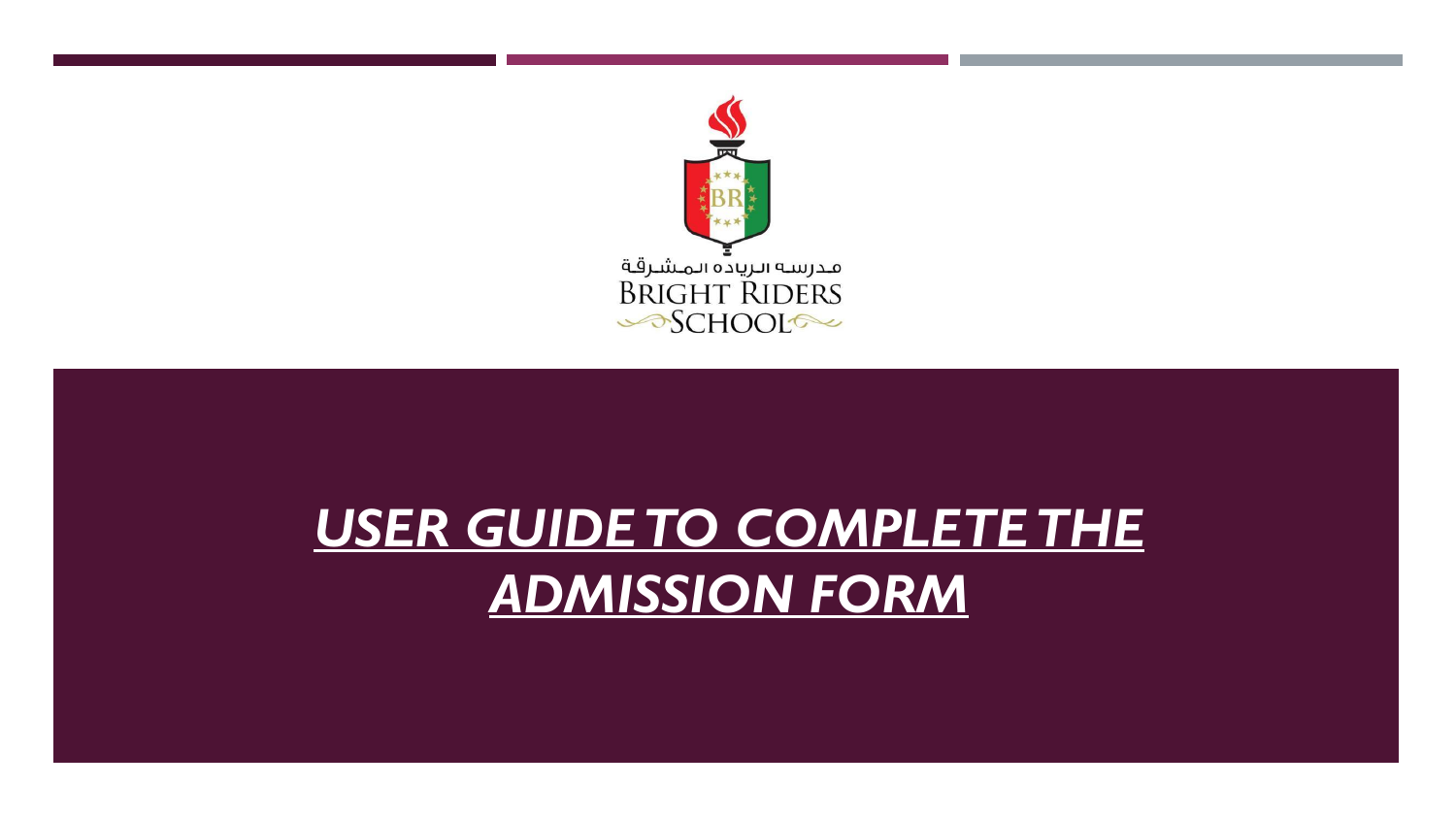## Make note of the following points before completing the admission application for your child:

- $\Xi$  To complete the online application, you must login to your account(url is mentioned on the next page) using the "id" and "password" received by you on your email during the registration process.
- $\overline{E}$  You must use the latest version of the browser to access the url. Recommended browser is "Google Chrome"
- $\Xi$  Once you login, you will be notified on the screen that your child is "shortlisted" and you must complete the details of the parent and the child.
- $\Xi$  Also, in the "Applied Admission Form", you can see your child's application. The status of this application must be "Shortlisted".
- $\Xi$  If you do not see the message as mentioned above as well the status of the application is not "Shortlisted", it is possible that you might have registered for the same child multiple times and for each application you must have received the login credentials. In this case, you must verify which application is short listed. You can enquire regarding the same with the admission department at BRS in case of any confusion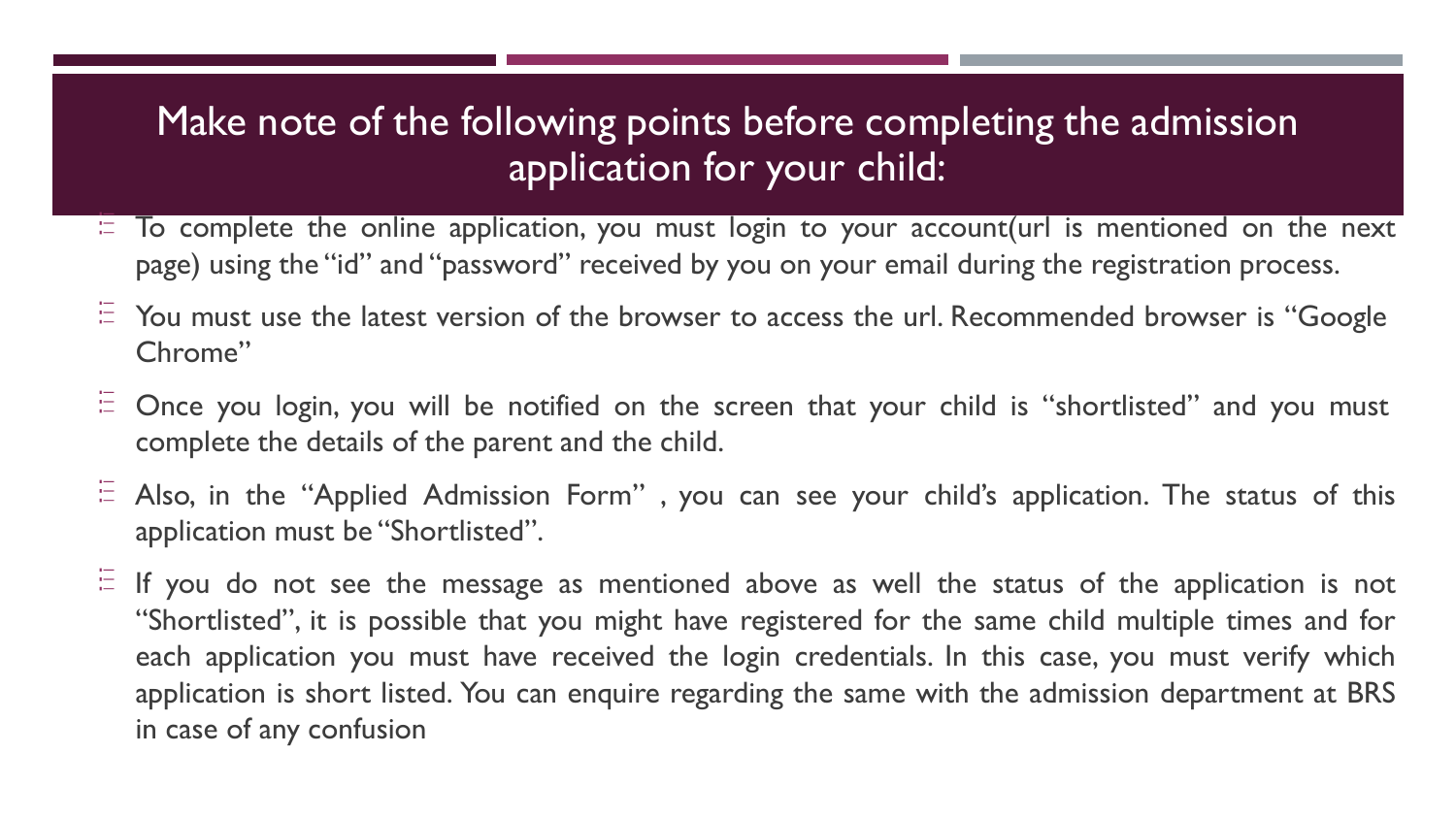## Keep the soft copy of the following documents ready before updating the application form

| <b>Student Document</b>        | <b>Medical Document</b>                                                   | <b>Parent's Document</b>                 |                                          |  |
|--------------------------------|---------------------------------------------------------------------------|------------------------------------------|------------------------------------------|--|
| • Childs Passport Copy         | • Child's Vaccination Card $*$                                            | • Fathers Passport Copy *                |                                          |  |
| (First & Last Page) $*$        | <b>Medical Report</b><br>$\bullet$<br>(In Case Of Any Chronic<br>Disease) |                                          | • Fathers Visa Copy $*$                  |  |
| • Childs Valid Visa Copy $*$   |                                                                           |                                          | • Fathers Emirates Id (Front & Back) $*$ |  |
| • Childs Emirates Id Copy      |                                                                           | • Father Photograph $*$                  |                                          |  |
| (Front & Back) $*$             |                                                                           | • Mothers Passport Copy *                |                                          |  |
| • Childs Birth Certificate *   |                                                                           | • Mothers Visa Copy *                    |                                          |  |
| • Childs Insurance Card Copy * |                                                                           | • Mothers Emirates Id (Front & Back) $*$ |                                          |  |
| • Previous School Report Card  |                                                                           | • Mothers Photograph $*$                 |                                          |  |
| Child Photograph $*$           |                                                                           | • Tenancy Contract *                     |                                          |  |
| • TC Certificate               |                                                                           |                                          |                                          |  |

\* marked documents are mandatory to be uploaded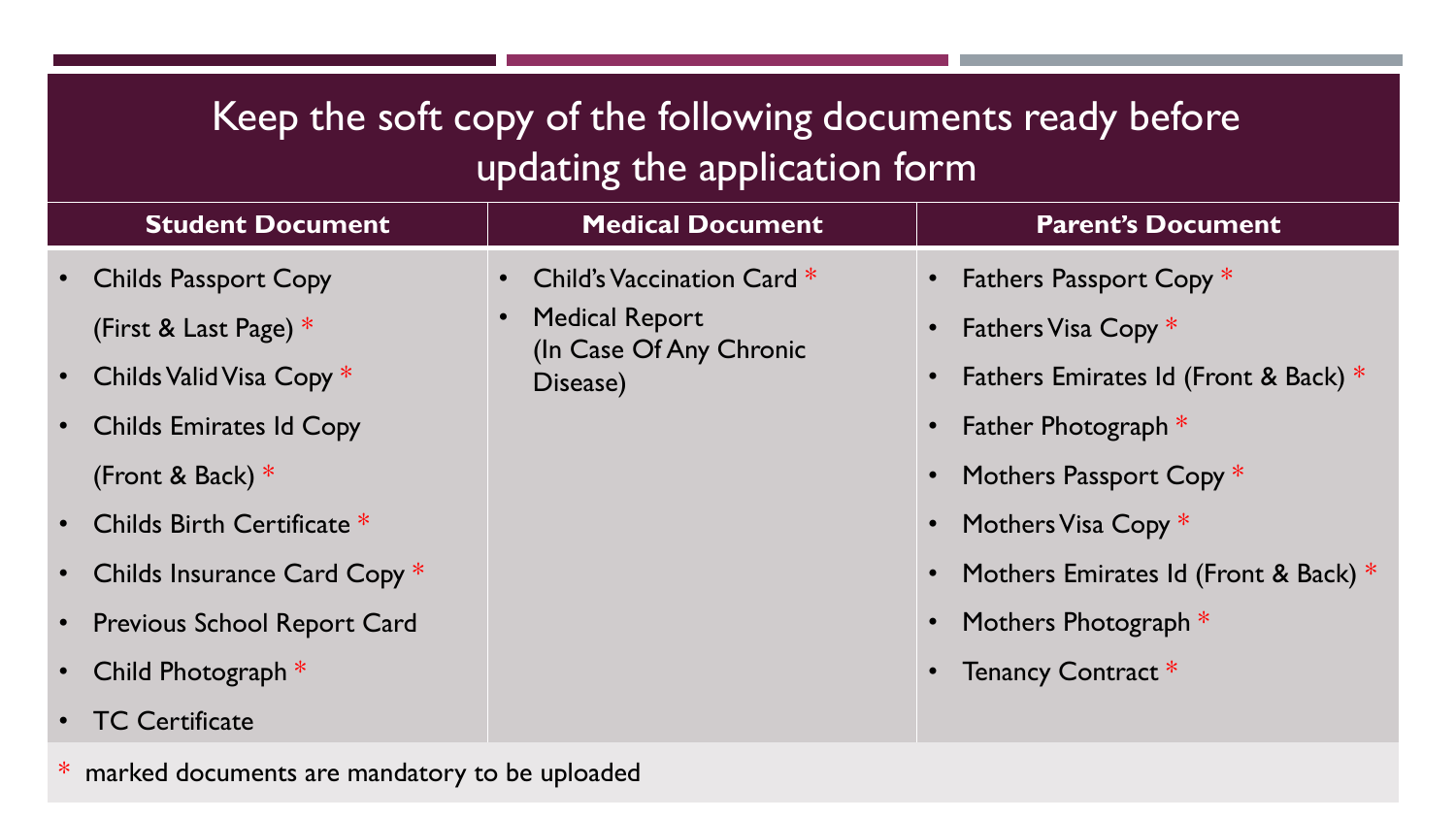• **Copy and paste the below url in the browser. Use updated/latest version of the browser. Recommended browser is "Google Chrome"** [http://ict-](http://ict-brs.ethdigitalcampus.com/RegistrationPortal/forms/Utility/Login.jsp?key=7JUrpKuhjPh7xgekTksSd05ieUARpeyAiOkdfPhf82jguUergT544we&dbConnVar=BRS)

brs.ethdigitalcampus.com/RegistrationPortal/forms/Utility/Login.jsp?key=7JUrpKuhjPh7xgekTksSd05ieUARpeyAiOkdfPhf82jguUer [gT544we&dbConnVar=BRS](http://ict-brs.ethdigitalcampus.com/RegistrationPortal/forms/Utility/Login.jsp?key=7JUrpKuhjPh7xgekTksSd05ieUARpeyAiOkdfPhf82jguUergT544we&dbConnVar=BRS)



**You can see the below screen to login to your account**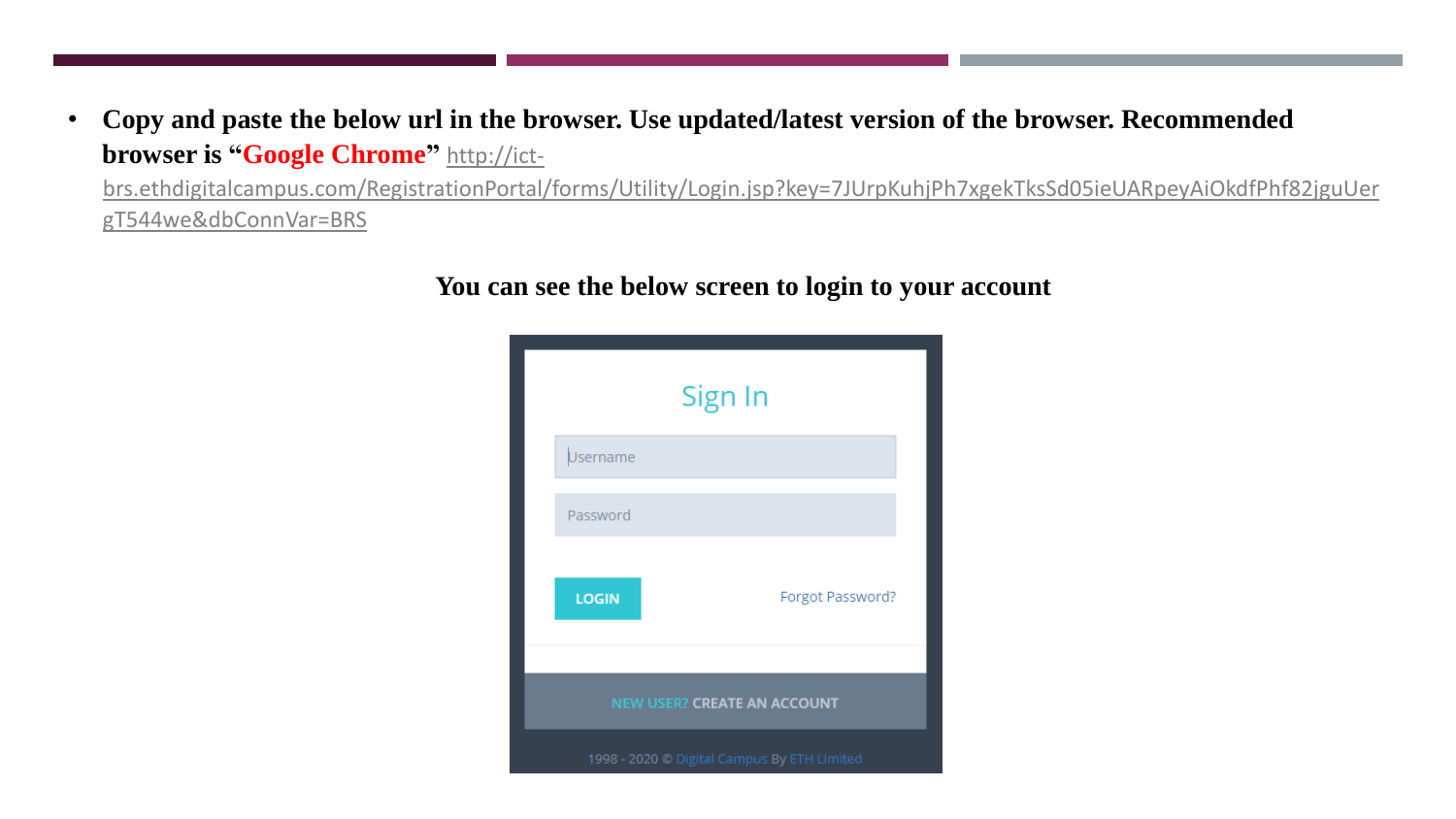- **After logging in, you must complete the parent and the student information.**
- **On the notification dropdown**
	- o **You will get the notification to update the parent information. Click on "update". Please refer the below image.**
	- o **You can also see that your child's application is "Shortlisted"**

| $\equiv$                                                           | 命 Home > Admission Form                                   |                                                                 |                                       | Test name<br>€       |
|--------------------------------------------------------------------|-----------------------------------------------------------|-----------------------------------------------------------------|---------------------------------------|----------------------|
|                                                                    |                                                           |                                                                 | 1 updation required                   |                      |
| <b>命</b> Admission Form<br>$\checkmark$<br>null New Admission Form | <b>REGISTRATION</b><br>1<br><b>Register for admission</b> | <b>DOCUMENTS</b><br>$\overline{2}$<br>Upload required documents | Update Parent Details.<br>А<br>update |                      |
| noll Applied Admission<br>Forms                                    |                                                           |                                                                 | Tina is shortlisted.<br>△             |                      |
| Sibling Information<br>≺                                           | a Academic Details                                        |                                                                 |                                       | $\vee$ $\mathcal{C}$ |
| Change Password<br>$\prec$                                         | Select<br>Academic Year                                   | $\boldsymbol{\mathrm{v}}$                                       | Standard                              |                      |
| Contact Us<br>$\left\langle \right\rangle$                         | Stream *                                                  | $\boldsymbol{\mathrm{v}}$                                       |                                       |                      |
|                                                                    | <b>*</b> Student Details                                  |                                                                 |                                       | $\vee$ 0             |
|                                                                    | First Name *                                              |                                                                 | Middle Name                           |                      |
|                                                                    | Last Name *                                               |                                                                 | ∩<br>∩<br>Female<br>Gender *<br>Male  |                      |
|                                                                    | Birth Date *                                              | ₩                                                               | Place of birth *                      |                      |

• **Click on the "Update" button to load the parent information page, enter the details and submit the same**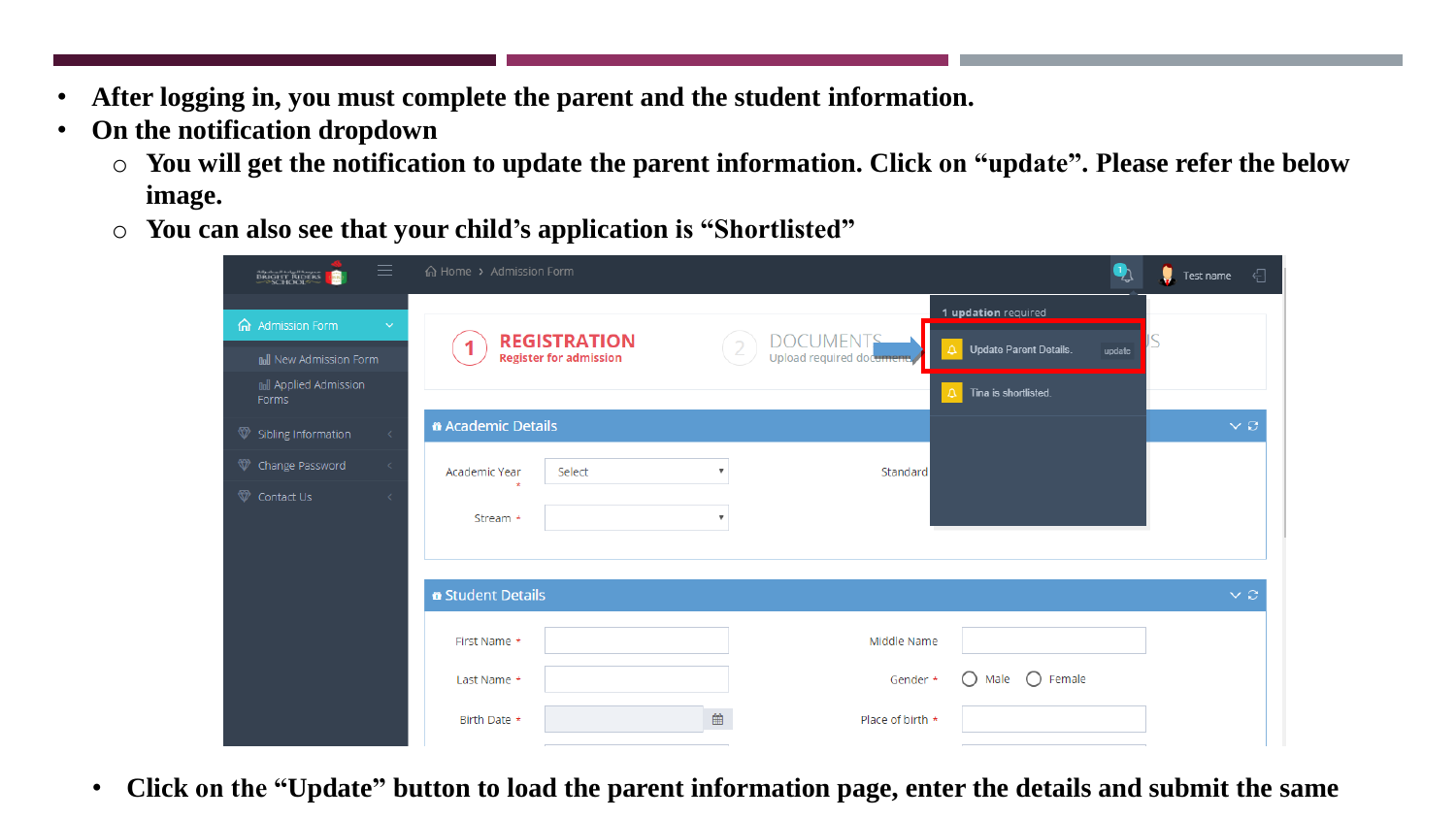**After completing the parent information, click on "Applied admission form" available in the menu on the left side. Please refer the below image.**

| $\equiv$<br>BRIGHT RIDERS                                  | d Home > Applied Admission Forms                                 | TINA                      |
|------------------------------------------------------------|------------------------------------------------------------------|---------------------------|
| <b>命</b> Admission Form<br>K.                              | <b>APPLIED ADMISSION FORMS</b>                                   |                           |
| noll New Admission Form<br>nall Applied Admission<br>Forms | 202223/1167<br>202223/2001                                       |                           |
| Parent Profile                                             | $\left\langle \right\rangle$                                     | $\rightarrow$             |
| Sibling Information<br>$\prec$                             | test Guide                                                       | 202223/2001               |
| Change Password<br>$\prec$<br>Contact Us                   | Applied Academic Year: 2022-2023                                 | 03 February 2021 10:47 AM |
|                                                            | Applied Standard<br>: GRADE 5<br>Birth Date<br>: 27 January 2020 | Edit/Update               |
|                                                            | : Female<br>Gender                                               | Print                     |
|                                                            | <b>Short Listed</b>                                              | Actions $\sim$            |

**On clicking the option, you will be displayed with applications that you have submitted for your child/children.**

**To complete the application, the status of the application must be displayed as "Short Listed"** 

**Click on "Actions" for the option to "Edit/ Update" the Student information**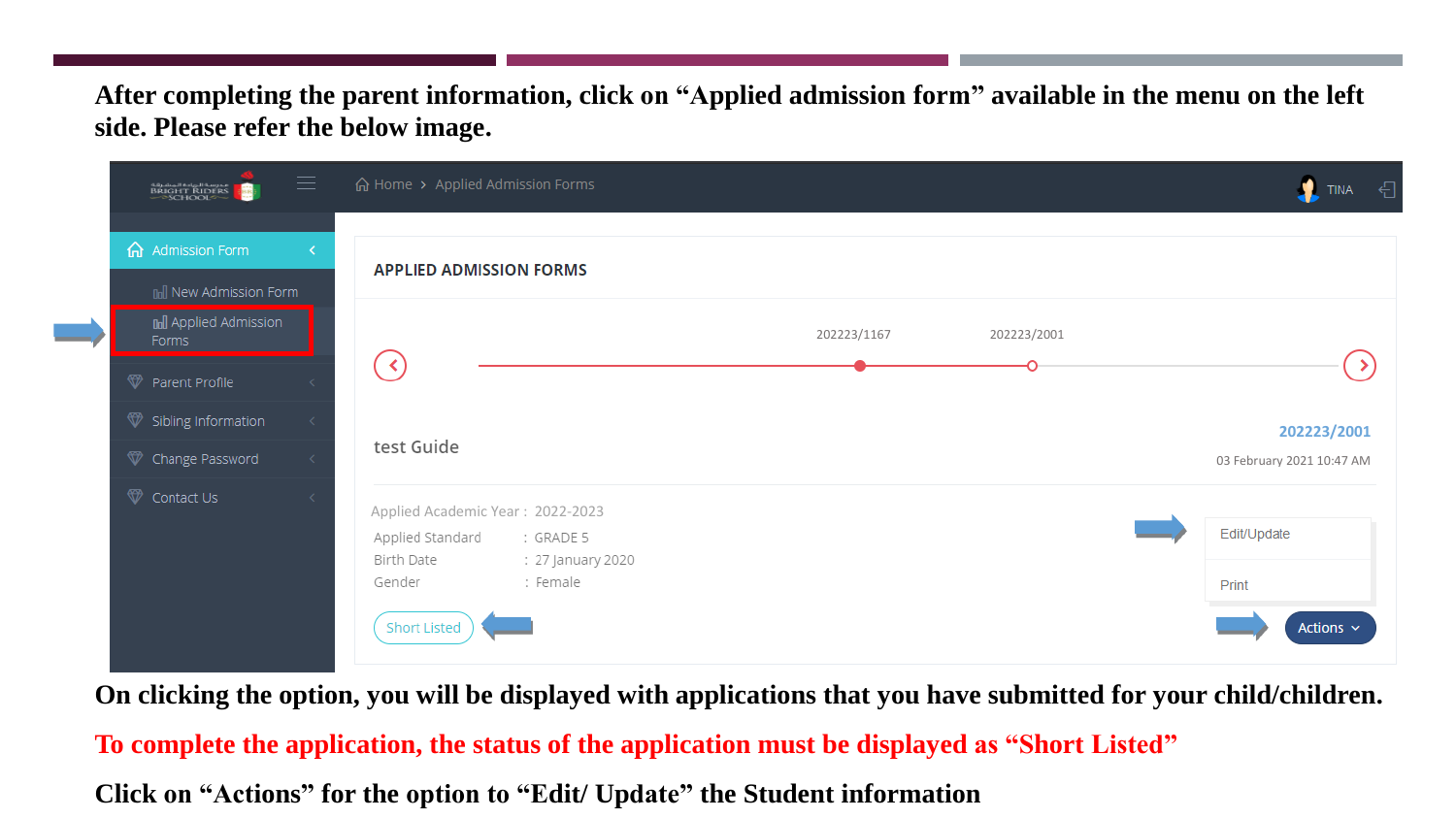- **Upon clicking on "Edit/update", you can view the form in levels (Registration, Documents, Form Status)**
- **Under "Registration" fill up Student details, Passport and visa and Student health details**

| $\equiv$<br>a مرسة الجامع المشرقة<br>BRIGHT RIDERS<br>CHOOL                                           | 命 Home > Admission For              |                                                      |                           |                                               |                                            | $\n  TINA\n\leftarrow$ |
|-------------------------------------------------------------------------------------------------------|-------------------------------------|------------------------------------------------------|---------------------------|-----------------------------------------------|--------------------------------------------|------------------------|
| <b>d</b> Admission Form<br>$\checkmark$<br>noll New Admission Form<br>nall Applied Admission<br>Forms |                                     | <b>REGISTRATION</b><br><b>Register for admission</b> |                           | <b>DOCUMENTS</b><br>Upload required documents | <b>FORM STATUS</b><br>Get form id & status |                        |
| nd Edit/Update Form                                                                                   | <b>*</b> Academic Details           |                                                      |                           |                                               |                                            | $\vee$ 0               |
| Parent Profile<br>$\hat{<}$<br>Sibling Information<br>$\prec$<br>$\langle$                            | Academic Year                       | 2022-2023                                            |                           | Standard *                                    | <b>GRADE 5</b>                             |                        |
| Change Password<br>Contact Us<br>$\langle$                                                            | <b><sup>n</sup></b> Student Details |                                                      |                           |                                               |                                            | $\vee$ 0               |
|                                                                                                       | First Name *                        | test                                                 |                           | Middle Name                                   |                                            |                        |
|                                                                                                       | Last Name *                         | Guide                                                |                           | Gender *                                      | ◯ Female<br>〔 〕<br>Male                    |                        |
|                                                                                                       | Birth Date *                        | 27-01-2020                                           | $\boxplus$                | Place of birth *                              | India                                      |                        |
|                                                                                                       | Religion *                          | CHRISTIAN                                            | $\boldsymbol{\mathrm{v}}$ | Previous<br>School Name *                     | <b>SEM School</b>                          |                        |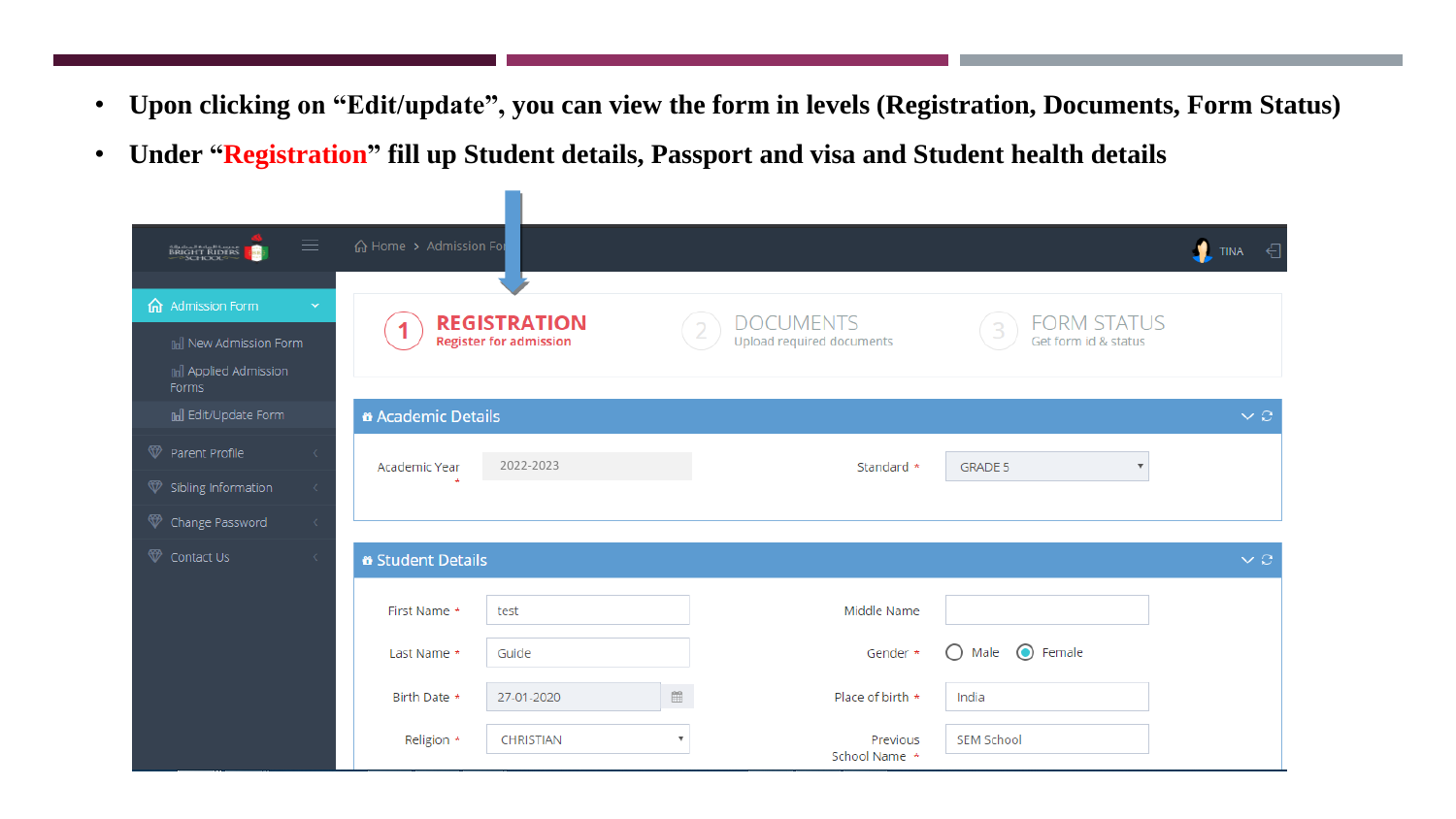- **Upon submitting, the page will load the list of documents to be uploaded**
	- **Student documents**
	- **Medical documents**
	- **Parent documents**

| 三<br>مەرسى <del>دالىيادە المىشىرقىد</del><br>BRIGHT RIDERS<br>CHOOL             |              | 命 Home > Admission Form II                             |                                                      | $\blacksquare$ TINA $\lhd$                                                                           |  |  |
|---------------------------------------------------------------------------------|--------------|--------------------------------------------------------|------------------------------------------------------|------------------------------------------------------------------------------------------------------|--|--|
| <b>命</b> Admission Form II<br>noll New Admission Form<br>noll Applied Admission | ≺            | <b>REGISTRATION</b><br><b>Register for admission</b>   | <b>DOCUMENTS</b><br><b>Upload required documents</b> | <b>FORM STATUS</b><br>Get form id & status                                                           |  |  |
| Forms<br>nall Edit/Update Form                                                  |              | <b>*</b> Required documents for admission              |                                                      | $\vee$ $\varnothing$                                                                                 |  |  |
| Parent Profile<br>Sibling Information                                           |              | <b>Document Description</b>                            |                                                      | <b>Upload File</b><br>(Maximum file size limit is 2 MB. File format applicable are .jpg and<br>.pdf) |  |  |
| Change Password                                                                 |              | <b>Student's Documents</b>                             |                                                      |                                                                                                      |  |  |
|                                                                                 | $\checkmark$ | CHILDS PASSPORT COPY (FIRST & LAST PAGE) *             |                                                      | <b>x</b> Delete                                                                                      |  |  |
|                                                                                 |              | $\vee$ 2 CHILDS VALID VISA COPY *                      |                                                      | <b>x</b> Delete                                                                                      |  |  |
|                                                                                 |              | $\checkmark$ 3 CHILDS EMIRATES ID COPY(FRONT & BACK) * |                                                      | 圡<br><b>x</b> Delete                                                                                 |  |  |
|                                                                                 |              | 4 CHILDS BIRTH CERTIFICATE *                           |                                                      | + Add file                                                                                           |  |  |
|                                                                                 |              | 5 CHILDS INSURANACE CARD COPY *                        |                                                      | + Add file                                                                                           |  |  |
|                                                                                 |              | <b>PREVIOUS SCHOOL REPORT CARD</b><br>-6               |                                                      | + Add file                                                                                           |  |  |